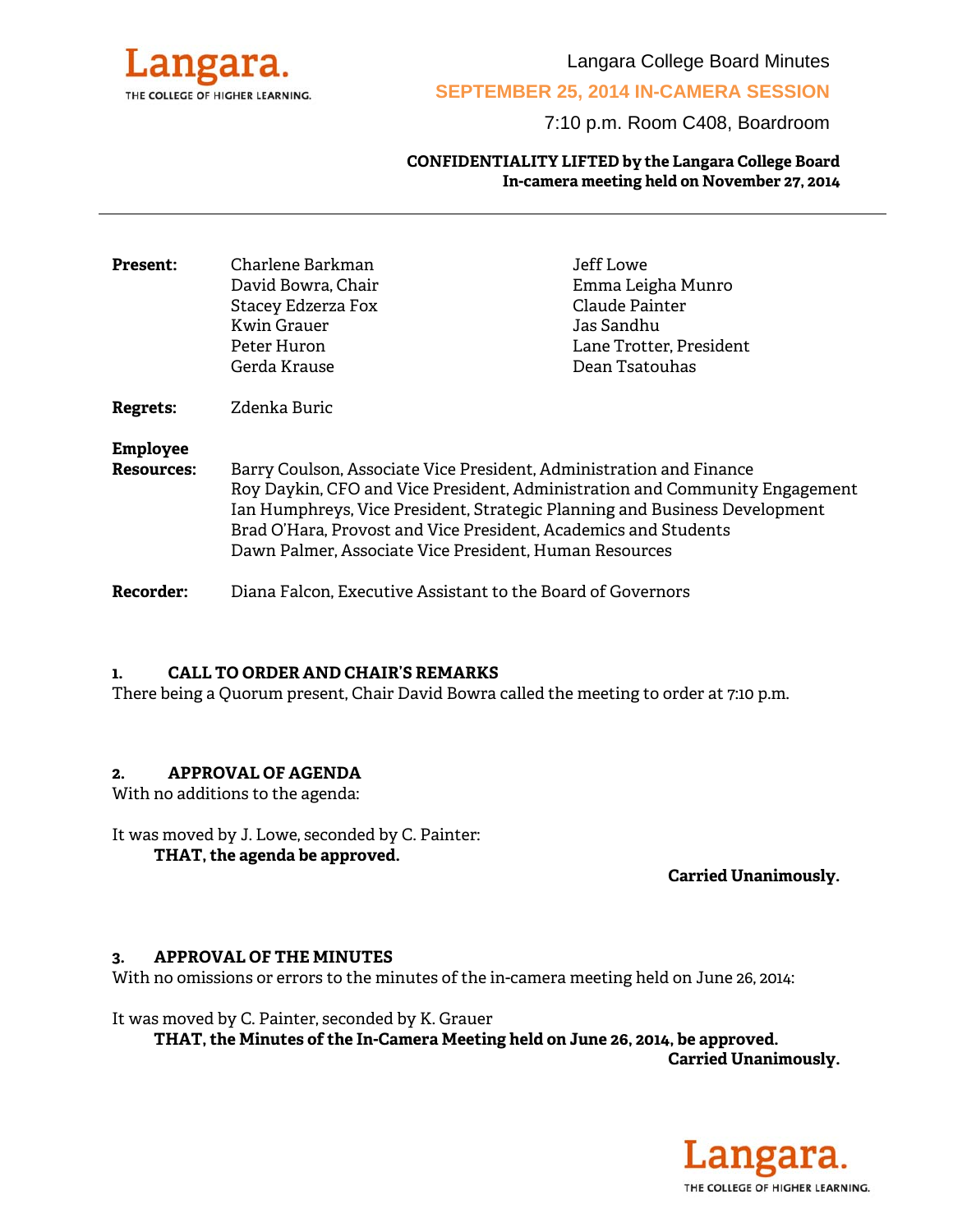# **4. ELECTION OF THE FIRST AND SECOND BOARD VICE CHAIRS**

D. Bowra referenced ByLaw 201 – Officers of the Board and Elections where it states that election of Officers shall be convened by the President. With L. Trotter as Chairperson, the election for the positions of First Vice Chair and Second Vice Chair took place. L. Trotter advised that Z. Buric nominated J. Lowe as First Vice Chair, and S. Edzerza Fox nominated K. Grauer as Second Vice Chair. Each accepted their nomination. L. Trotter called for nominations or expressions of interest three more times. There being no further nominations or expressions of interest, J. Lowe was declared First Vice Chair and K. Grauer was declared Second Vice Chair by acclamation for a one-year term effective September 25, 2014.

L. Trotter congratulated J. Lowe and K. Grauer, thanked them for their leadership and commitment to the Board and College, and turned the meeting back to D. Bowra.

# **5. COMMITTEE MEMBERSHIP**

D. Bowra advised that due to recent changes in the Board structure with the election of a new Board Chair, new Board Vice Chairs, and the disbanding of two committees, the membership of some committees has been affected and needs to be addressed.

# **5.1 Governance and Nominating Committee**

J. Lowe highlighted the following changes to the Governance and Nominating Committee:

- With the election of J. Lowe as First Vice Chair, the GNC recommends that S. Edzerza Fox become Chair of the Governance and Nominating Committee;
- J. Lowe to remain as a member;
- Z. Buric has agreed to join the committee; and,
- C. Painter has agreed to join the committee.

It was moved by J. Lowe, seconded by K. Grauer

**THAT, S. Edzerza Fox act as Chair of the Governance and Nominating Committee; THAT, J. Lowe remain on the committee; and THAT, Z. Buric, and C. Painter join the committee.** 

**Carried Unanimously.** 

# **5.2 Administration and Finance Committee and Audit Subcommittee**

D. Bowra advised of the following changes to the Administration and Finance Committee and the Audit Subcommittee:

- K. Grauer has agreed to remain as Chair of the Administration and Finance Committee and assume the position of Chair of the Audit Subcommittee until such time that these committees can be reviewed;
- D. Bowra and J. Sandhu will remain as members of the Audit Subcommittee;
- C. Barkman has agreed to join the Audit Subcommittee; and,
- S. Edzerza Fox will relinquish her role on the Audit Subcommittee.

# **5.3 New Building Task Force**

D. Bowra advised of the following changes to the membership of the New Building Task Force:

- J. Sandhu will become Chair of the New Building Task Force;
- D. Bowra will remain as a member; and,
- J. Lowe has agreed to join the New Building Task Force.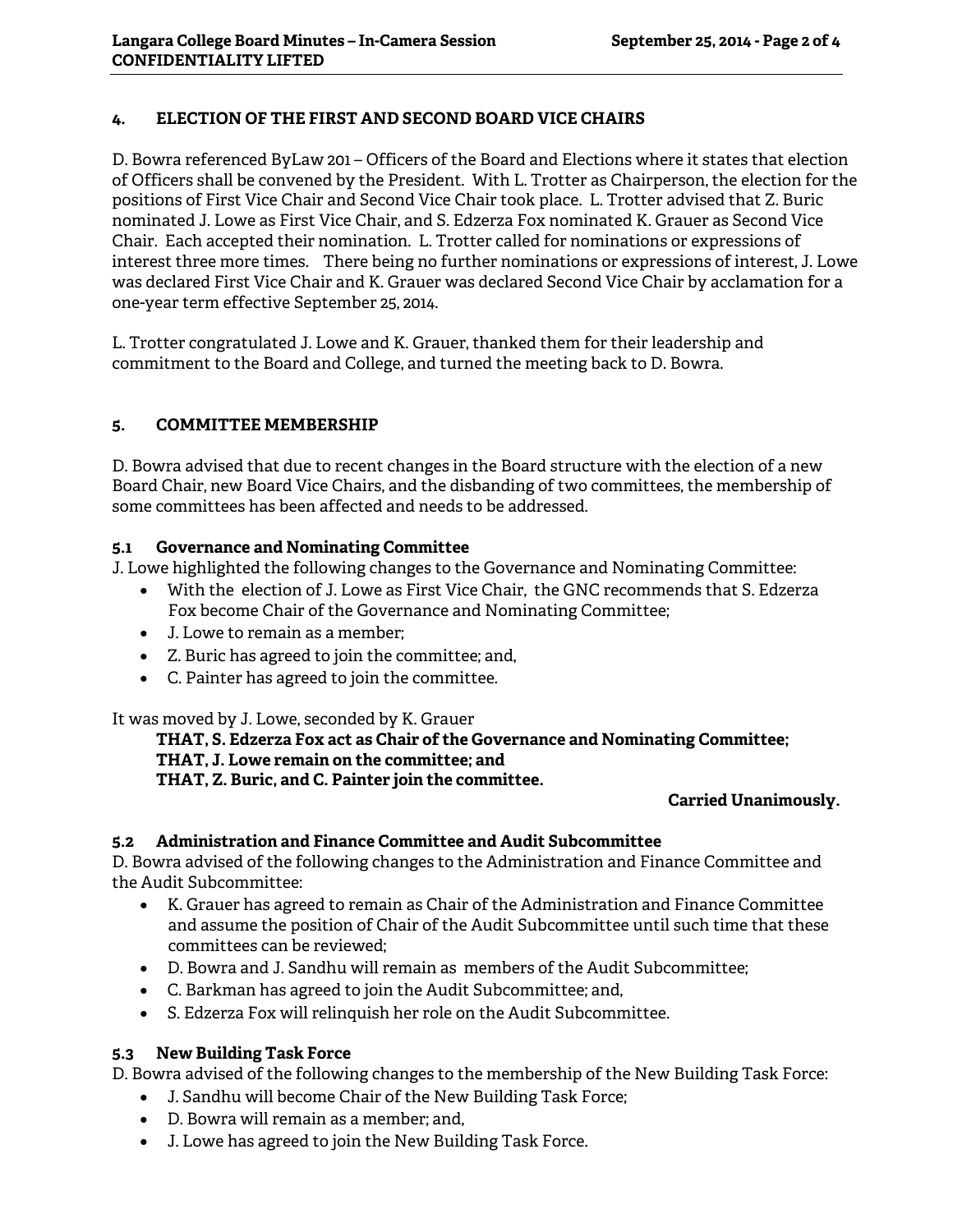D. Bowra also advised that with the changes to the above committees, the membership of the Board Coordinating Committee will change as follows:

- D. Bowra will become Chair of the Board Coordinating Committee;
- J. Lowe will become a member in his position as First Vice Chair;
- K. Grauer will become a member in his position as Second Vice Chair, Chair of the Administration and Finance Committee, and Chair of the Audit Subcommittee; and,
- S. Edzerza Fox will become a member in her position as Chair of the Governance and Nominating Committee.

# **6. PRESIDENT'S REPORT**

L. Trotter attended a BC Colleges Presidents meeting on September 8, 2014 where succession planning in the post-secondary system was discussed. He highlighted a slide which detailed a number of recruitment issues which has caused stress in the system. He noted that the greatest challenge in the Province is compensation in the public sector.

D. Bowra advised that the Board Chairs also held a session at the BC Colleges meeting on September 8<sup>th</sup> where the challenges of recruitment due to compensation issues were also discussed. He advised that a response from BC Colleges will be sent to government on behalf of the Board Chairs, but they have been advised that government recognizes the issue but is not prepared to address it at this time.

L. Trotter advised that R. Daykin will assume the role of Chair of the Post-Secondary Employers' Association (PSEA) and L. Trotter will assume the role of Vice Chair of BC Colleges.

# **7. COMMITTEE REPORTS**

# **7.1 Board Coordinating Committee**

# **a) Minutes of the meeting held on July 28, 2014**

D. Bowra highlighted the minutes of the Board Coordinating Committee meeting held July 28, 2014, where the 2013/14 Statement of Financial Information (SOFI), the Five-Year Capital Plan for 2015/16 – 2019/20, and the Q1 Forecast to the Ministry were reviewed and approved. The Standard of Conduct Guidelines for BC Public Sector was also discussed and it was noted that these guidelines address the code of conduct for employees and not for board members, as previously thought. Therefore, only the code of conduct for employees will be reviewed and submitted to the Ministry by their deadline, and the policy will be provided to the Board for information.

# **8. GOVERNMENT TAXPAYER ACCOUNTABILITY PRINCIPLES (TAP)**

Prior to the start of this discussion, B. Coulson, I. Humphreys, B. O'Hara, and D. Palmer were invited to leave the meeting at 7:34 p.m.

Board Members reviewed the information attached to the agenda with regards to Taxpayer Accountability Principles (TAP) and the government's request that Board Members sign the 2014/15 Letter of Intent by September 30, 2014 (an addendum to the 2014/15 Government Letter of Expectations). Discussion ensued and Board Members conveyed their concern as to how TAP could affect the Board's existing fiduciary responsibilities, and statutory obligations as outlined in the College and Institute Act. Board members agreed that further education and